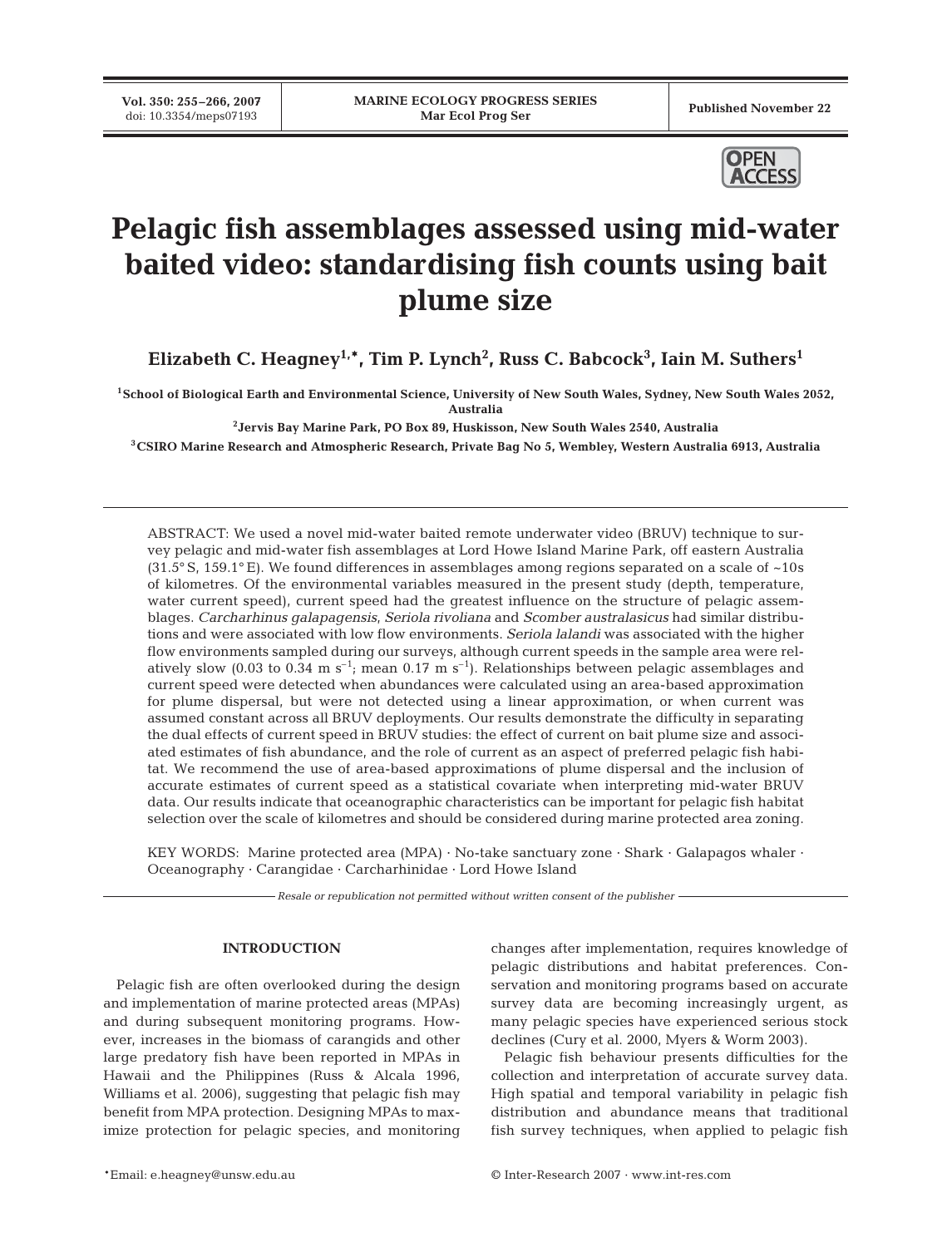assemblages, often yield patchy data, with many zeros and limited statistical power (Edgar & Barrett 1999, Kingsford 1999). Pelagic fish are also fast swimmers that can avoid survey equipment including nets, boats and SCUBA divers (Freon & Misund 1999, Misund et al. 1999). As a result of these difficulties, pelagic fish research is often reliant on fisheries data, with attendant sampling biases (Gillanders et al. 2001). Fisheries data are also inappropriate for studies in MPAs, where fishing is often banned.

Baited remote underwater video (BRUV) has successfully been used to survey fish assemblages in a number of ecosystems, including shallow coastal reefs (Ellis & DeMartini 1995, Babcock et al. 1999), continental slopes (Collins et al. 1999a, Speare et al. 2004) and deep abyssal plains (Wilson & Smith 1984, Priede & Merrett 1998). BRUV also shows potential to overcome difficulties associated with surveying open-water ecosystems, as pelagic fish have been observed during benthic BRUV surveys (Jones et al. 2003, Cappo et al. 2004, Watson et al. 2005). The use of bait to attract fish to survey gear overcomes problems associated with gear avoidance, as most pelagic fish are opportunistic predator/scavengers that respond to bait plumes (Bozzano & Sardà 2002, Jones et al. 2003). Using a remote video system also eliminates problems of fish avoiding or being attracted to the research vessel. BRUV has the additional advantage of supplying behavioural data, and insights into inter- or intra-specific interactions (Bozzano & Sardà 2002, Jones et al. 2003, Collins et al. 2005, Kemp et al. 2006), that may boost our understanding of the structure and function of pelagic ecosystems.

Applying BRUV to mid-water environments requires reconsideration of some of the assumptions in BRUV studies. For example, many BRUV studies assume that each deployment samples an equivalent area by either ignoring water current speed, or by using the average current speed from all deployments to estimate the area sampled by each BRUV (e.g. Hill & Wassenberg 1999, Henriques et al. 2002, Jones et al. 2003). This may be a reasonable assumption when baits are deployed into the bottom layer where currents are damped by frictional forces, but when baits are deployed into mid-water environments or the surface mixed layer, variable current speeds and turbulent mixing will cause relatively large differences in the area sampled by the bait plume in each BRUV deployment. In such environments it may be more realistic to use *in situ* measurements of current speed for each BRUV deployment and to include horizontal and/or vertical mixing terms when estimating bait plume area or volume (Sainte-Marie & Hargrave 1987).

We investigate how different assumptions about bait plume dispersal affect estimates of pelagic fish abundance and, particularly, how variations in current speed can influence regional comparisons, assessments of habitat preferences and MPA monitoring. We present findings from mid-water BRUV sampling on the continental shelf around Lord Howe Island, a remote island in the central Tasman Sea, east of Australia. The waters surrounding this small volcanic island provide a rare opportunity to investigate the ecology and behaviour of pelagic fish assemblages, because large-scale commercial fishing efforts targeting pelagic species have always been absent from the region (NSW MPA 2000, NSW DPI 2004). Of particular interest is the regional abundance of tropical sharks, many species of which have been subject to severe over-fishing throughout their range (Ovetz 2006).

## **MATERIALS AND METHODS**

**Study site.** Lord Howe Island is an isolated volcanic island approximately 630 km east of Australia (31.5° S,  $159.1^\circ$  E; Fig. 1). The island is surrounded by continen-



Fig. 1. Chart of Lord Howe Island and Balls Pyramid showing marine park zoning and sampling regions: 1: Admiralty Islands; 2: Red Point/Clear Place; 3: Wolf Rock shoals/the Triangle; 4: Balls Pyramid/South East Rock. Asterisk in Region 4 indicates the location of a small sanctuary zone not visible at the scale of the map provided. Arrow indicates the direction of prevailing current during the survey period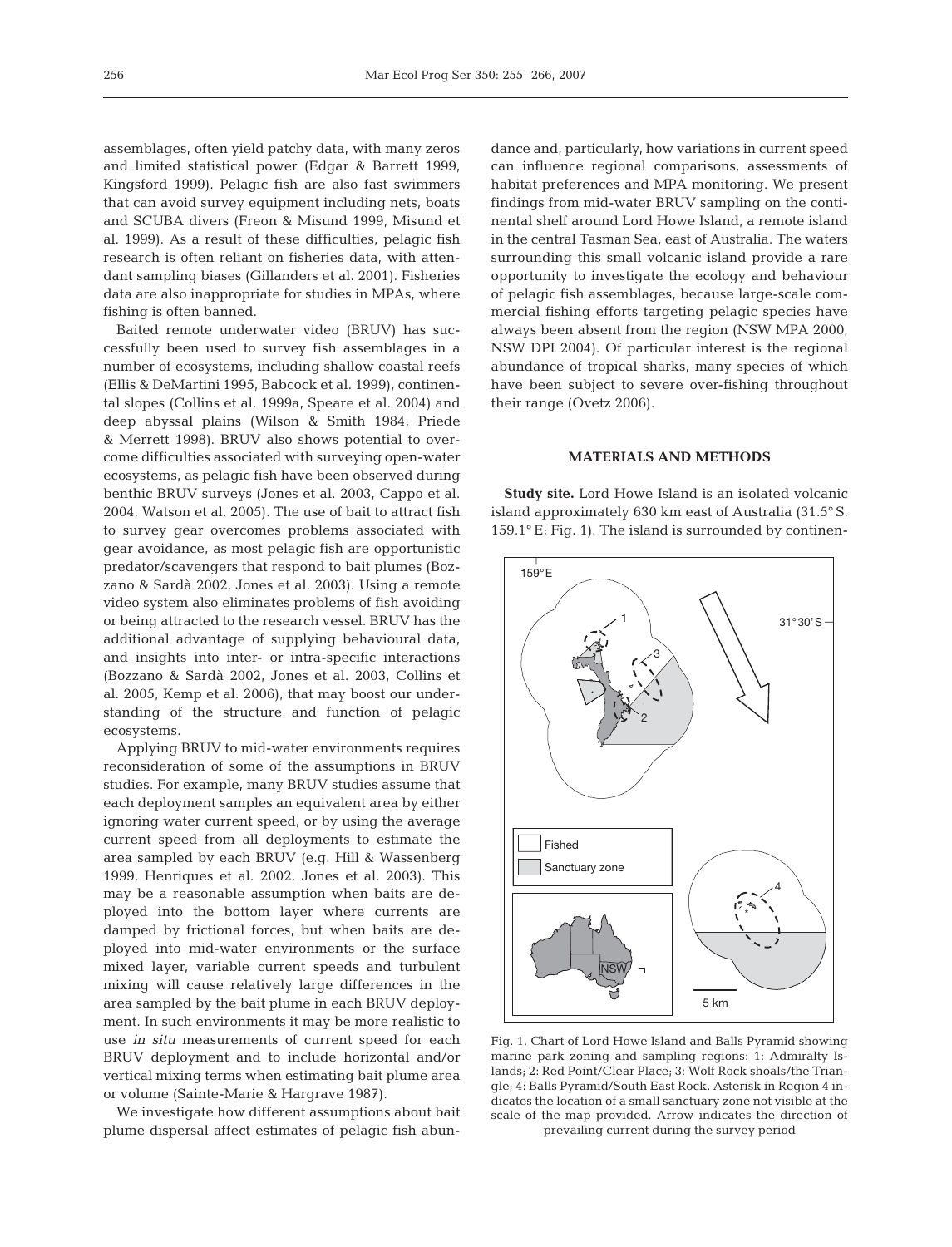tal shelf, approximately 10 km wide, with maximum depth ~100 m. Balls Pyramid, a second, smaller island with similar continental shelf structure, is located approximately 25 km south-east of the main island (Fig. 1). Lord Howe Island is surrounded by the cool waters of the Tasman Sea and is seasonally encircled by the warm East Australian Current (EAC) (Boland & Church 1981). Water temperatures at the time of sampling (22.2 to 23.2°C) and satellite data (BLUElink www.cmar.csiro.au/bluelink) indicate that EAC waters dominated throughout our study period, and prevailing currents were from the NNW. The waters extending 3 nautical miles around Lord Howe Island and Balls Pyramid were declared an MPA in 1999, and a multiple-use zoning plan was implemented in December 2004 (NSW MPA 2004), just 5 mo before our study. Under the plan, 27% of the waters surrounding Lord Howe, or 12 500 ha, became sanctuary zone where all extractive uses are prohibited (Fig. 1).

**Sampling design.** Mid-water BRUVs were deployed at multiple sites in 4 regions of the continental shelf of Lord Howe Island and Balls Pyramid (Fig. 1): the Admiralty Islands, comprising a group of 6 smaller islands just north of Lord Howe Island proper (Region 1); Red Point/Clear Place, located on the east coast of the main island (Region 2); Wolf Rock shoals/the Triangle, 2 submerged seamounts off the east coast of the island (Region 3); and Balls Pyramid/South East Rock (Region 4). Regions were separated on a scale of ~10s of kilometres, and were chosen in consultation with local recreational and charter boat fishers as areas where pelagic fish are (or have historically been) targeted by either boat-based trolling or rock fishing. Sample regions were also chosen to include both MPA sanctuary zones and areas that have remained open to fishing. A total of 50 BRUV deployments were conducted during the period from 26 March to 9 April 2005. We conducted 10 to 20 replicate deployments in each region, with deployments equally divided between fished areas and MPA sanctuary zones in each region. Where replicate deployments were conducted simultaneously within a region, these were separated on a scale of ~1.5 to 3 km. Based on maximum recorded current speeds of  $0.34 \text{ m s}^{-1}$  and a deployment period of 45 min, we estimate the maximum linear extent of any bait plume was ~920 m and conclude that all BRUV deployments represent independent samples (Ellis & DeMartini 1995, Cappo et al. 2004).

**Mid-water BRUV design.** Each BRUV contained a Sony mini-dv camera (TRV 19E and HC 30E series) fitted with a wide-angle lens with a conversion factor of 0.6 (Fig. 2). Cameras were mounted inside custombuilt PVC pipe housings, which were attached to a light aluminium frame, with a horizontal aspect to



Fig. 2. Schematic diagram of mid-water baited video equipment showing camera housing with horizontal aspect to bait suspended at 10 m from the surface

a small plastic bait container (13 cm length  $\times$  8 cm diameter) 1 m from the lens. PVC tubes (15 mm diameter) were attached to the frame at set intervals behind the bait container (0.5 and 1 m) as reference markers for fish size and distance from the camera. BRUV frames were designed to align in the current such that the cameras were always pointing downstream, allowing fish to be observed swimming upcurrent into the bait plume. Frames were also designed so that all supports and reference markers were visible in front of the camera to ensure that any fish associating with these structures were visible in camera footage (Jamieson et al. 2006). Each BRUV was attached to a mooring, consisting of an anchor line, anchor, sub-surface buoy and surface buoy (Fig. 2). Video equipment was suspended at a depth of 10 m from the surface using elasticized bungee cord in order to reduce movement in response to wave action. Video equipment was baited using 100 g  $(\pm 1 \text{ q})$  of a mixture of minced pilchards, bread and tuna oil (8:1:1), all bait components that are commonly used by pelagic fishers in eastern Australia. The mixture was combined in a matrix of vegetable meal (falafel) to ensure that bait release was continual over the deployment period and proportionate to local current speed. Mid-water BRUVs were deployed for 45 min. The research vessel moved well away from the sample sites to avoid confounding effects of fish associating with the vessel.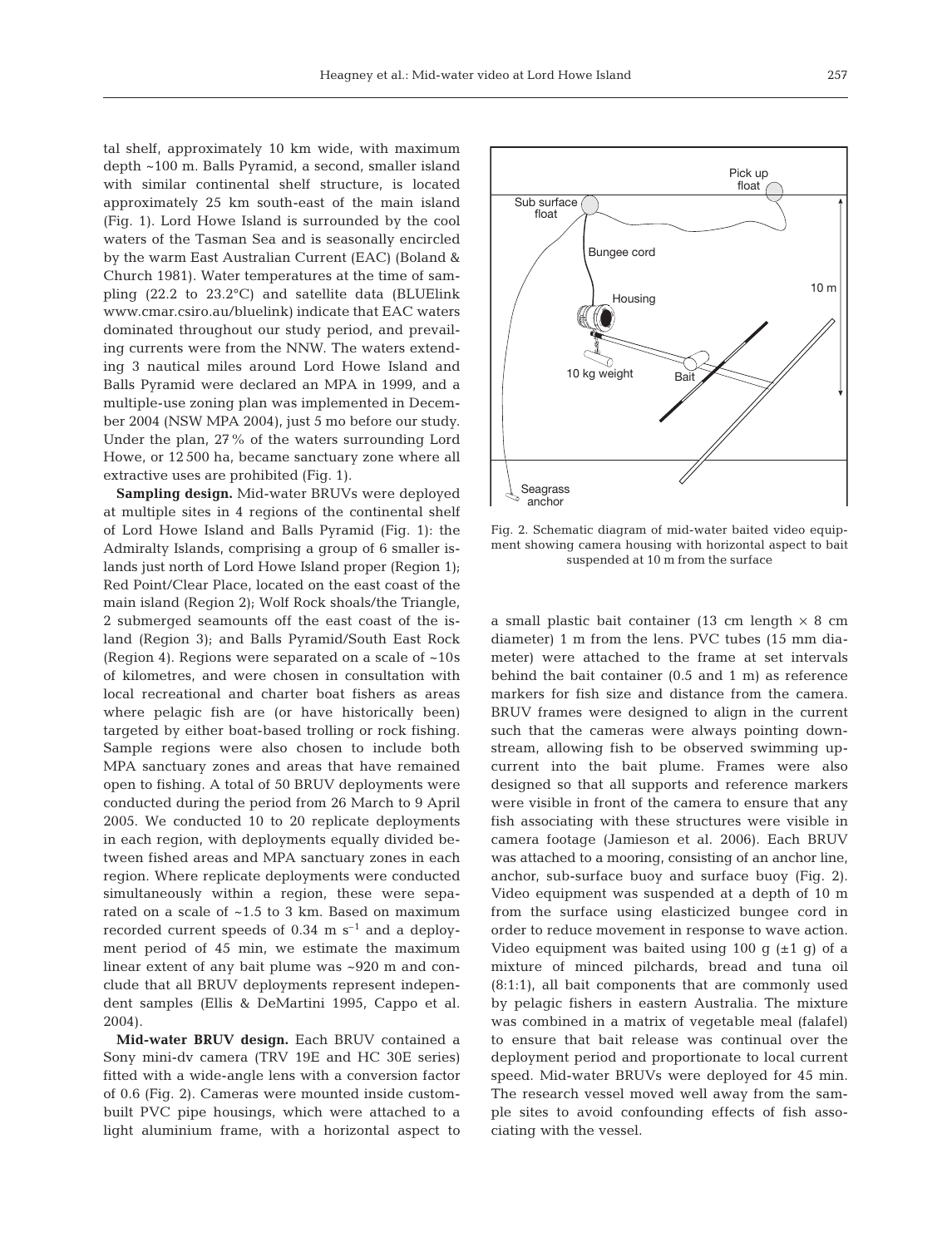At each site we recorded depth, water temperature and current speed. Surface temperature was measured using temperature sensors mounted on the boat hull, and temperature at 10 m depth was measured using loggers attached to BRUV frames. These were compared to ensure all BRUVs were deployed into the surface mixed layer. Current speed was estimated upon collection of each BRUV using a drogue deployed to 10 m depth. As the surface buoy had drifted to the extent of its anchor line at the end of each BRUV deployment, it was considered a stationary point. The drogue was deployed next to the stationary buoy and attached to it via a 10 m line. We estimated current speed from the time taken for the drogue to travel to the extent of the 10 m line.

**Image analysis.** Pelagic and mid-water fish observed on video footage were identified to species. For each deployment we recorded Max*N*, the maximum number of fish from each species seen in a single frame in the first 45 min of video footage (after Willis et al. 2000). Max*N* is a conservative estimate of the total number of fish present in the deployment area, because only a proportion of the fish that detect the bait plume will respond by moving up-current to the video equipment (Løkkeborg 1998), and because fish do not remain at the bait once they have been attracted; rather, they leave the field of view and re-visit the bait on a number of occasions (Kallayil et al. 2003). However, Max*N* was considered preferable to time-based measures like time to arrival of first fish or fish arrival rates (Sainte-Marie & Hargrave 1987, Bailey & Priede 2002), because these could be confounded by the patchy spatial distribution of pelagic fish schools, interactions between school size and foraging and swimming efficiency (Misund & Aglen 1992, Day et al. 2001), and potential association between target species and the research vessel (Dagorn et al. 2001, Meekan & Cappo 2004).

Visibility during our survey period was consistently good (>30 m), so all fish observed in video footage were included in Max*N.* Rough size estimates were possible for *Carcharhinus galapagensis* individuals that swam close and parallel to reference markers (Meekan & Cappo 2004, Kemp et al. 2006).

**Estimating fish abundance.** To investigate whether equations used in deep-sea baited camera studies for converting video indices to abundance estimates are applicable to mid-water BRUV data, we compared Max*N*/Plume with Max*N*/Attract. Max*N*/Plume calculates the abundance relative to the size of the bait plume at the completion of a 45 min deployment, while Max*N*/Attract calculates the abundance relative to the size of the bait plume at the latest time a fish could detect the plume and swim to the bait in time to be viewed in the first 45 min of video footage (Sainte-Marie & Hargrave 1987, Priede & Merrett 1996). We compare Max $N$ /Plume<sub>dist</sub> with Max $N$ /Attract<sub>dist</sub> for a linear approximation of bait plume dispersal where:

and

$$
Attract_{dist} = 45 \times 60 / [(1/v_w) + (1/v_f)]
$$
 (2)

Plume<sub>dist</sub> =  $45 \times 60 \times v_w$  (1)

and where  $v_w$  is current speed and  $v_f$  is fish swimming speed (m  $s^{-1}$ ; Priede & Merrett 1996). Comparisons were conducted for 4 pelagic species considered representative of the range of fish sizes and swimming capabilities observed in our study (Table 1). Published estimates of fish size and swimming speeds were used (Henriques et al. 2002). Where these were unavailable, published swimming speed data for a congener with a similar aspect ratio were used (Table 1). All estimates represent the maximum cruising speed reported for each species (Sainte-Marie & Hargrave 1987).

We also compared Max*N*/Plume<sub>area</sub> with Max*N*/ Attract<sub>area</sub> for a triangular area approximation of bait plume dispersal (Sainte-Marie & Hargrave 1987, Hill &

Table 1. Mean maximum swimming speed estimates  $(m s<sup>-1</sup>)$  for 4 pelagic species estimated from maximum swimming speed in body lengths (BL) per second and mean fish length  $(0.5 \times$  maximum length reported in the literature). Where published data for observed species were unavailable, we have used maximum swimming speed of a congener with similar aspect ratio. FL: fork length

| <b>Species</b>                                                                             | Surrogate                   | Max. speed<br>$(BL s^{-1})$ | Mean FL<br>(m)   | Max. speed<br>$(m s^{-1})$ | Source                                                |  |
|--------------------------------------------------------------------------------------------|-----------------------------|-----------------------------|------------------|----------------------------|-------------------------------------------------------|--|
| Carcharhinus galapagensis                                                                  | C. leucas                   | 3.65                        | 2.0 <sup>a</sup> | 7.3                        | Bainbridge (1958)                                     |  |
| Seriola lalandi                                                                            |                             | 2.30                        | 1.0              | 2.3                        | Kuiter (2000),<br>Clark & Seymour (2006)              |  |
| Paracaesio xanthurus                                                                       | Pristopomoides filamentosus | 3.00                        | 0.2              | 0.6                        | Kuiter (2000),<br>Ellis & DeMartini (1995)            |  |
| Scomber australasicus                                                                      | Sc. japonicus               | 4.50                        | 0.3              | 1.4                        | Hutchins & Swainston (1999),<br>Nauen & Lauder (2000) |  |
| <sup>a</sup> Based on length estimates obtained from BRUV footage during the present study |                             |                             |                  |                            |                                                       |  |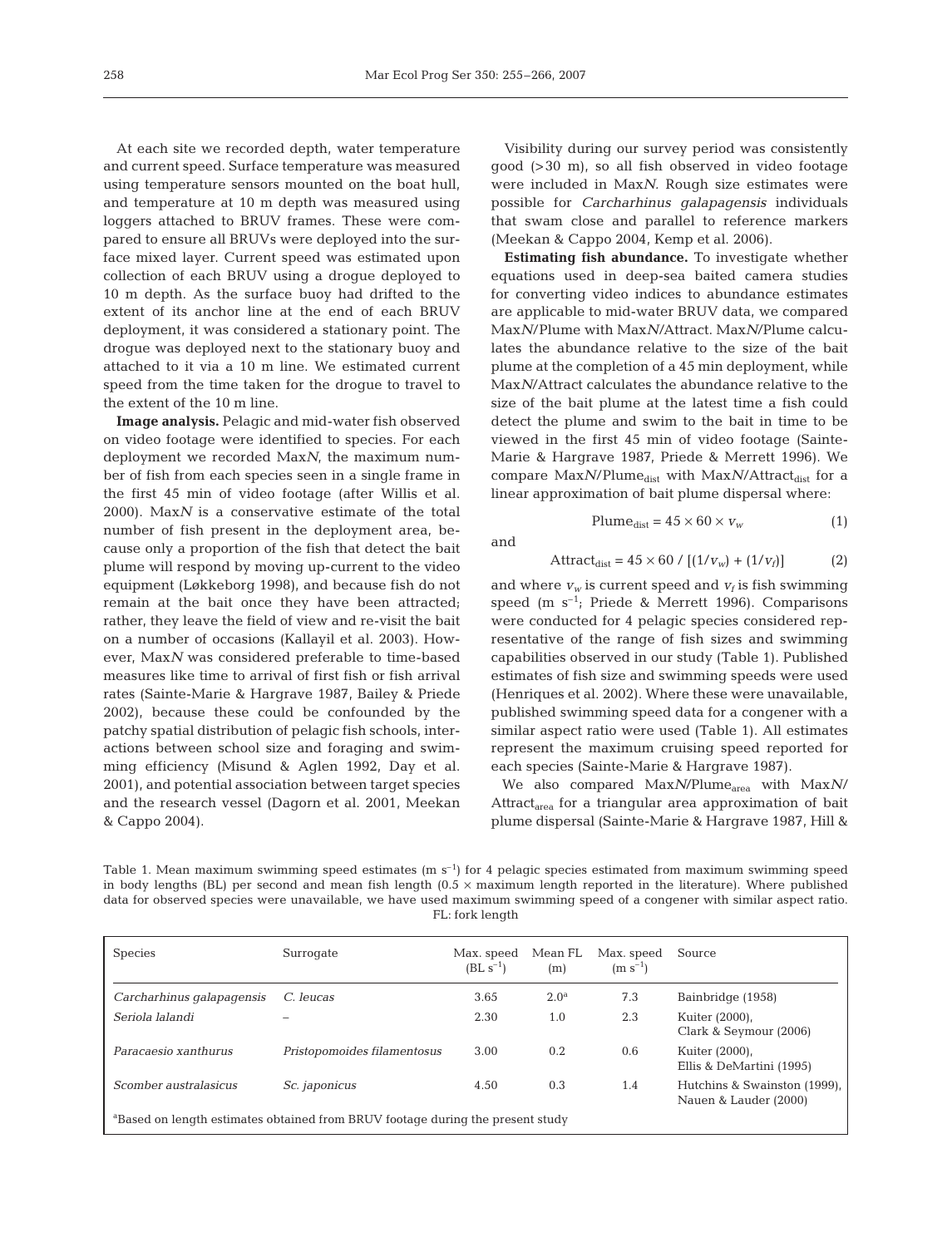Wassenberg 1999), assuming horizontal turbulent mixing occurred at a rate of one-third the current speed. We estimated Plume<sub>area</sub> as the area of a triangle with length Plume<sub>dist</sub> and height (=  $0.33 \times$  length) and Attract<sub>area</sub> as the area of a triangle with length Attract<sub>dist</sub> and width (=  $0.33 \times$  length). A scaling variable of *a* was chosen as a conservative estimate of mixing given that current speeds in the sample area were relatively slow (0.03 to 0.34 m  $s^{-1}$ ; mean 0.17 m  $s^{-1}$ ) and that wave action on BRUVS enhanced bait dispersion. Vertical mixing, which is likely to be substantial in the surface mixed layer, has been excluded from our model. Based on our comparisons (see 'Results'), we conducted all further analyses using Max*N*, Max*N*/Plume<sub>dist</sub> and Max*N*/Plume<sub>area</sub>.

**Identifying pelagic fish habitat.** Pelagic and midwater fish assemblages, comprising the 6 most abundant species attracted to baits, were compared using a 2-factor, full-factorial ANOVA design with the factors Zone (fished versus sanctuary; fixed) and Region (random). Comparisons were conducted using DISTLM (Anderson 2001, McArdle & Anderson 2001). Data were fourth-root transformed to minimize the influence of highly abundant or schooling species, and Bray-Curtis dissimilarity matrices were used. High sighting rates of *Carcharhinus galapagensis* enabled similar analyses to be conducted on abundance data for this species; again abundance data were squareroot transformed. DISTLM was used also to perform permutational regression between pelagic assemblages and environmental variables (water current speed, temperature, depth) and to compare environmental variables among sample regions and MPA zones. On the basis of our results, all DISTLM analyses were repeated with current speed as an included covariate. Each of the above analyses was conducted

using Max*N*, Max*N*/Plume<sub>dist</sub> and Max*N*/Plume<sub>area</sub>, in order to investigate how assumptions about bait plume dispersal affected results. Associations between pelagic species were determined using principal components analysis of MaxN/Plume<sub>area</sub> abundance data, with varimax rotation.

### **RESULTS**

#### **Pelagic fish assemblages around Lord Howe Island**

Mid-water BRUV surveys identified 11 pelagic or mid-water species from 5 families: Carangidae, Carcharhinidae, Kyphosidae, Lutjanidae and Scombridae (Table 2). Of these, 7 species were abundant and observed on multiple occasions at a variety of sample sites, while the remaining 4 were observed only once. Several pelagic or mid-water species, including *Seriola lalandi*, *Pseudocaranx dentex*, *Kyphosus sydneyanus* and *Paracaesio xanthurus*, were often observed in schools of 10s of individuals. Two different colour forms of *P. dentex* were observed during video surveys: those with grey or white-tipped dorsal fins, which are common along the NSW coast and a second yellow-finned variant (Hutchins & Swainston 1999). All *Kyphosus bigibbus* individuals observed were of the lesscommon, all-yellow colour variant described by Myers (1999), and were observed in mixed schools with *K. sydneyanus*.

The most commonly observed species during BRUV sampling was *Carcharhinus galapagensis*, which was observed on 80% of video deployments. A single individual from a second carcharhinid species, *Galeocerdo cuvier*, was also observed. All *C. galapagensis* whose lengths were estimated were juveniles, ranging from

Table 2. Pelagic species observed using mid-water BRUV (baited remote underwater video), number of individuals sighted, number of deployments (out of 50) on which sightings were made and maximum school sizes. Individuals from 12 additional 'reef fish' families were also observed: Acanthuridae, Balistidae, Chaetodontidae, Dasyatidae, Fistulariidae, Girellidae, Labridae, Lethrinidae, Microcanthidae, Monocanthidae, Pomacentridae, Serranidae

| Family         | <b>Species</b>                                                                   | Common name                                                                                                | Individuals<br>(no.) | Sightings<br>(no.) | Max.<br>school size |
|----------------|----------------------------------------------------------------------------------|------------------------------------------------------------------------------------------------------------|----------------------|--------------------|---------------------|
| Carcharhinidae | Carcharhinus galapagensis<br>Galeocerdo cuvier                                   | Galapagos whaler<br>Tiger shark                                                                            | 111                  | 40                 | 9                   |
| Carangidae     | Seriola lalandi<br>Seriola rivoliana<br>Pseudocaranx dentex<br><i>Caranx</i> sp. | Yellowtail kingfish<br>Highfin amberjack / almaco jack<br>White trevally / silver trevally<br>Trevally sp. | 79<br>10<br>121<br>3 | 12<br>8<br>3       | 34<br>4<br>60       |
| Kyphosidae     | Kyphosus sydneyanus<br>Kyphosus bigibbus                                         | Sydney drummer<br>Grey sea chub                                                                            | 77                   | 9                  | 40                  |
| Lutjanidae     | Paracaesio xanthurus                                                             | Southern fusilier/painted lady                                                                             | 988                  | 20                 | 200                 |
| Scombridae     | Scomber australasicus<br>Acanthocybium solandri                                  | Blue mackerel/slimy mackerel<br>Wahoo                                                                      | 37                   | 8                  | 10                  |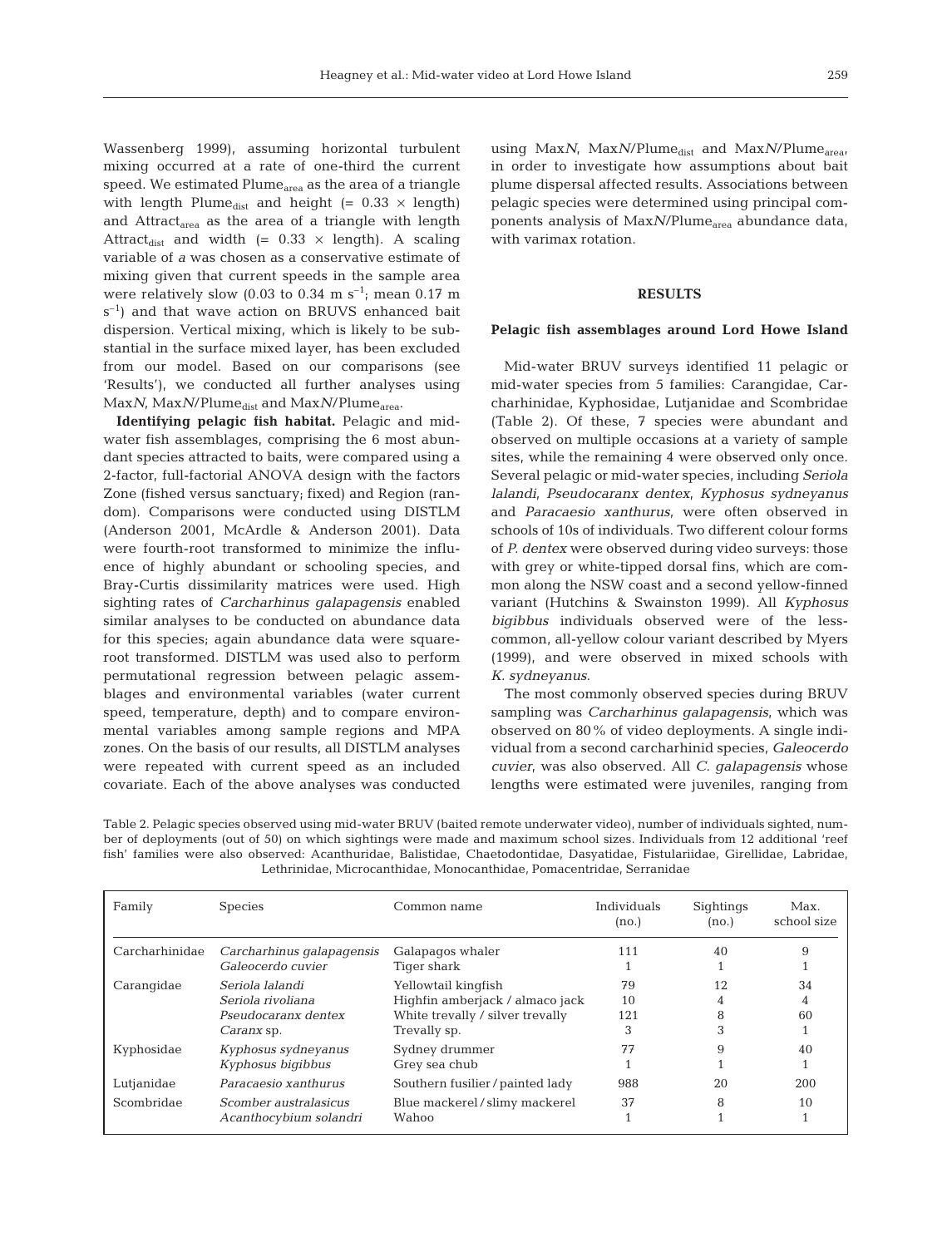$\sim$ 1.2 to  $\sim$ 2 m in length. On 12 occasions we observed behavioural associations between *C. galapagensis* and other pelagic fish, where fish followed closely behind individual sharks, usually within 1 m, and mirrored shark swimming and turning patterns. Behavioural associations between *C. galapagensis* and the small pelagic *Scomber australasicus* were observed on 6 occasions; associations between *C. galapagensis* and other large pelagic fish (*Seriola lalandi*, *Seriola rivoliana*, *Pseudocaranx dentex*) were also observed on 6 occasions.

#### **Estimating fish abundance**

Most pelagic and mid-water fish were observed arriving at BRUVs from downstream of the bait, indicating that chemosensory cues from the bait plume were a more important attractant than boat noises, structural complexity of BRUV frames, or other cues (Wilson & Smith 1984, Sainte-Marie & Hargrave 1987, Collins et al. 1999a). Exceptions were *Kyphosus sydneyanus* and *K. bigibbus*, which showed no directional patterns in arrival. These species were excluded from further analyses as converting Max*N* to abundance based on plume dynamics was considered inappropriate and likely to confound assemblage patterns.

Max*N*/Plume<sub>dist</sub> and Max*N*/Attract<sub>dist</sub> were highly correlated for the 4 species examined  $(R^2 > 0.99)$ . Slopes of Max*N*/Plume<sub>area</sub> versus Max*N*/Attract<sub>area</sub> were close to 1 for fast-swimming species (1.02 for *Carcharhinus galapagensis*, 1.06 for *Seriola lalandi*) and were slightly higher for slower swimmers (1.18 for *Paracaesio xanthurus*, 1.13 for *Scomber australasicus*). Similar trends were observed for comparisons between Max*N*/ Plume<sub>area</sub> and Max*N*/Attract<sub>area</sub>. Since Max*N*/Plume does not incorporate errors associated with estimating fish swimming speed, we used Max*N*/Plume (distance or area) for all subsequent analyses.

#### **Identifying pelagic fish habitat**

We detected regional differences in pelagic fish assemblages (Table 3). Highest pelagic fish abundances were observed in Region 1; high abundances of *Seriola lalandi* and *Pseudocaranx dentex* in Region 1 related to multiple sighting of relatively large schools (school sizes  $n = 30$  and  $n = 34$  for *S. lalandi*,  $n = 50$  and n = 60 for *P. dentex*). Lowest pelagic fish abundances were observed in Region 2, and moderate abundances were observed in Regions 3 and 4 (Fig. 3). *Carcharhinus galapagensis*, *S. lalandi* and *Paracaesio xanthurus* were common to all regions, *Scomber australasicus*

Table 3. Mean squares, pseudo *F*-statistic and permutation p-values from DISTLM analyses comparing pelagic fish assemblages and *Carcharhinus galapagensis* abundance across regions, marine protected area (MPA) zones and environmental variables. +current: current was included as a covariate in analysis. **Bold values**: p < 0.05

| Source                          |      | MaxN<br>$MaxN/Plume_{dist}$ |          |      | MaxN/Plume <sub>area</sub> |          |           |            |          |
|---------------------------------|------|-----------------------------|----------|------|----------------------------|----------|-----------|------------|----------|
|                                 | MS   | $pseudo-F$                  | p (perm) | MS   | $pseudo-F$                 | p (perm) | <b>MS</b> | $pseudo-F$ | p (perm) |
| Pelagic assemblages             |      |                             |          |      |                            |          |           |            |          |
| Region                          | 5191 | 2.37                        | 0.01     | 5092 | 2.27                       | 0.01     | 5000      | 2.13       | 0.01     |
| Region (+current)               | 5508 | 2.63                        | 0.006    | 5424 | 2.57                       | 0.006    | 5331      | 2.49       | 0.005    |
| Zone                            | 2229 | 0.82                        | 0.24     | 2016 | 0.77                       | 0.25     | 2347      | 0.82       | 0.22     |
| Zone (+current)                 | 4334 | 1.56                        | 0.26     | 4094 | 1.47                       | 0.27     | 4053      | 1.46       | 0.28     |
| $Region \times Zone$            | 2735 | 1.25                        | 0.22     | 2816 | 1.25                       | 0.22     | 2858      | 1.22       | 0.23     |
| $Region \times Zone (+current)$ | 2569 | 1.23                        | 0.27     | 2560 | 1.21                       | 0.27     | 2518      | 1.18       | 0.29     |
| Current                         | 3670 | 1.59                        | 0.20     | 5621 | 2.38                       | 0.06     | 9056      | 3.80       | 0.006    |
| Depth                           | 943  | 0.39                        | 0.81     | 1123 | 0.46                       | 0.77     | 1153      | 0.53       | 0.73     |
| Temperature                     | 587  | 0.24                        | 0.90     | 657  | 0.27                       | 0.89     | 738       | 0.29       | 0.90     |
| C. galapagensis                 |      |                             |          |      |                            |          |           |            |          |
| Region                          | 4679 | 2.94                        | 0.02     | 4536 | 2.66                       | 0.03     | 4381      | 2.25       | 0.05     |
| Region (+current)               | 4656 | 3.07                        | 0.02     | 4503 | 2.92                       | 0.03     | 4330      | 2.67       | 0.03     |
| Zone                            | 4094 | 3.77                        | 0.03     | 3653 | 3.44                       | 0.03     | 3514      | 3.18       | 0.03     |
| Zone (+current)                 | 7456 | 6.27                        | 0.06     | 7000 | 6.87                       | 0.05     | 6369      | 7.13       | 0.03     |
| $Region \times Zone$            | 1087 | 0.86                        | 0.60     | 1057 | 0.62                       | 0.65     | 1105      | 0.57       | 0.73     |
| $Region \times Zone$ (+current) | 1385 | 0.91                        | 0.46     | 1167 | 0.76                       | 0.58     | 1013      | 0.62       | 0.71     |
| Current                         | 1107 | 0.06                        | 0.47     | 4736 | 2.55                       | 0.10     | 12304     | 6.46       | 0.005    |
| Depth                           | 970  | 0.05                        | 0.94     | 118  | 0.06                       | 0.95     | 206       | 0.95       | 0.94     |
| Temperature                     | 590  | 0.32                        | 0.66     | 603  | 0.31                       | 0.68     | 785       | 0.37       | 0.68     |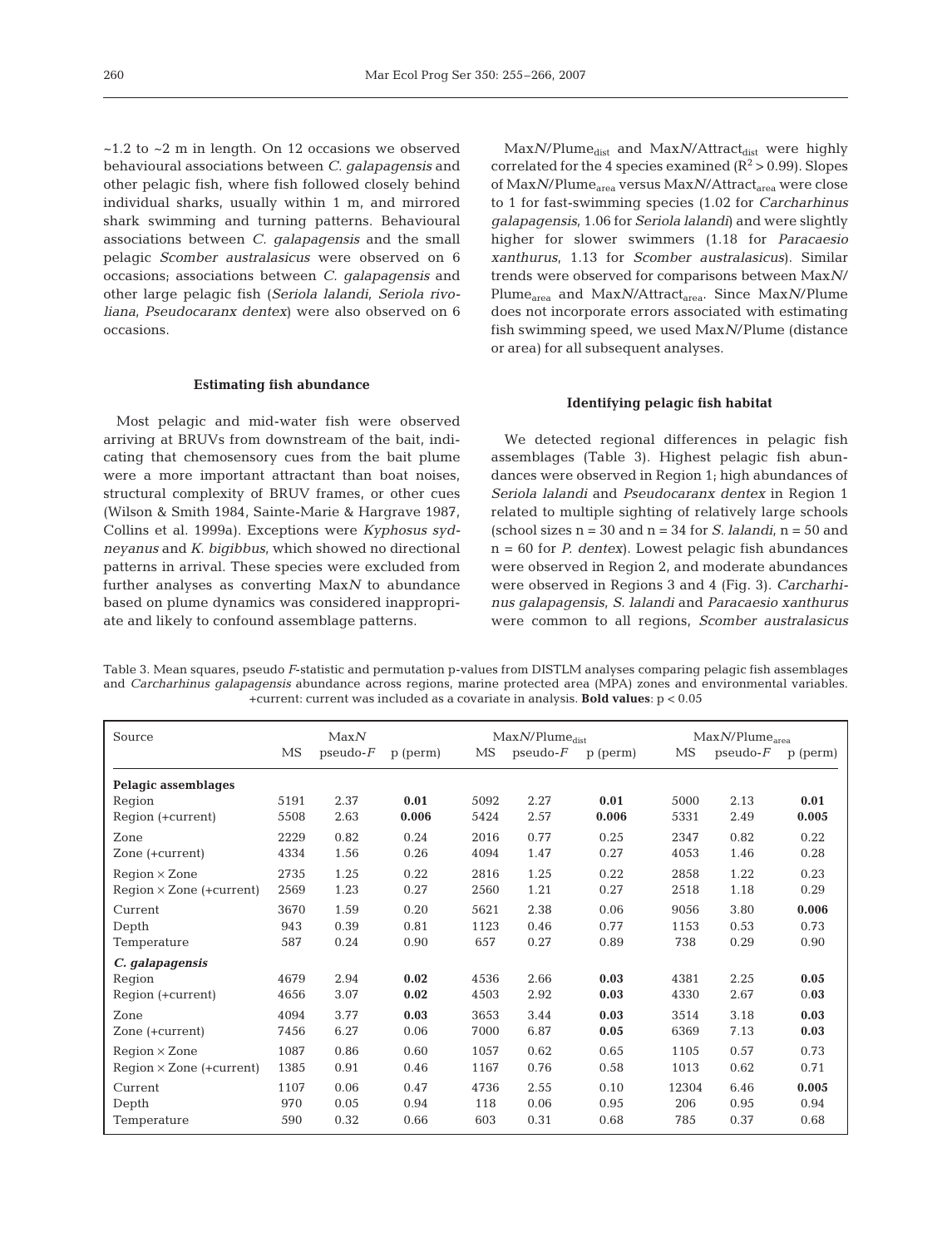

Fig. 3. Mean abundance of 6 pelagic species by sample region. Abundance is based on Max<sub>N</sub>/Plume<sub>area</sub> and has been  $log_{10}$  transformed. Full taxonomic names, see Table 2

was absent from Region 2, and *Seriola rivoliana* and *P. dentex* were absent from Regions 2 and 3 (Fig. 3). Similarities were observed for assemblages from Regions 3 and 4, while Regions 1 and 2 each contained distinct assemblages (Fig. 4a). No differences in assemblages were observed between fished areas and MPA sanctuary zones. Of the environmental variables measured, current speed had the greatest influence on pelagic fish assemblages (Table 3). *C. galapagensis*, *Seriola rivoliana* and *S. australasicus* were associated with areas of slower current speed, while *S. lalandi* was generally found at sites with faster current speeds (Fig. 4b).

Regional differences in abundance were also observed for *Carcharhinus galapagensis* (Table 3), which were most abundant in Region 3 and least abundant in Region 4 (Fig. 5a). *C. galapagensis* abundance was also higher inside MPA sanctuary zones compared with fished areas (Fig. 5b).

#### **Effect of bait plume assumptions**

An inverse correlation between *Carcharhinus galapagensis* abundance and current speed was detected using Max*N*/Plume<sub>area</sub> (Table 3, Fig. 6). Current speed was also the most important environmental variable structuring pelagic fish populations (Table 3); again significant correlations between assemblage composition and current speed were only detected using Max*N*/Plume<sub>area</sub>, although marginally significant differences were detected using  $MaxN/Plume_{dist}$  (p = 0.057).



Fig. 4. Component plots showing association between 6 pelagic fish species. Component 1 explains 27% of variance; Component 2 explains 21% of variance. Mean component scores  $(\pm \text{ SE})$  are overlain for: (a) each sample region and (b) high versus low flow areas. High flow: current speeds ≥0.17 m  $s^{-1}$  (mean current speed); low flow: current speed <0.17 m  $s^{-1}$ . Full taxonomic names, see Table 2

Differences in pelagic fish assemblages and *Carcharhinus galapagensis* abundance among regions and MPA zones were detected irrespective of the abundance index used (MaxN, MaxN/Plume<sub>dist</sub>, MaxN/ Plume<sub>area</sub>; Table 3). However, sensitivity to differences changed depending on whether or not current speed was included as a covariate in DISTLM analyses. The inclusion of a current speed covariate made DISTLM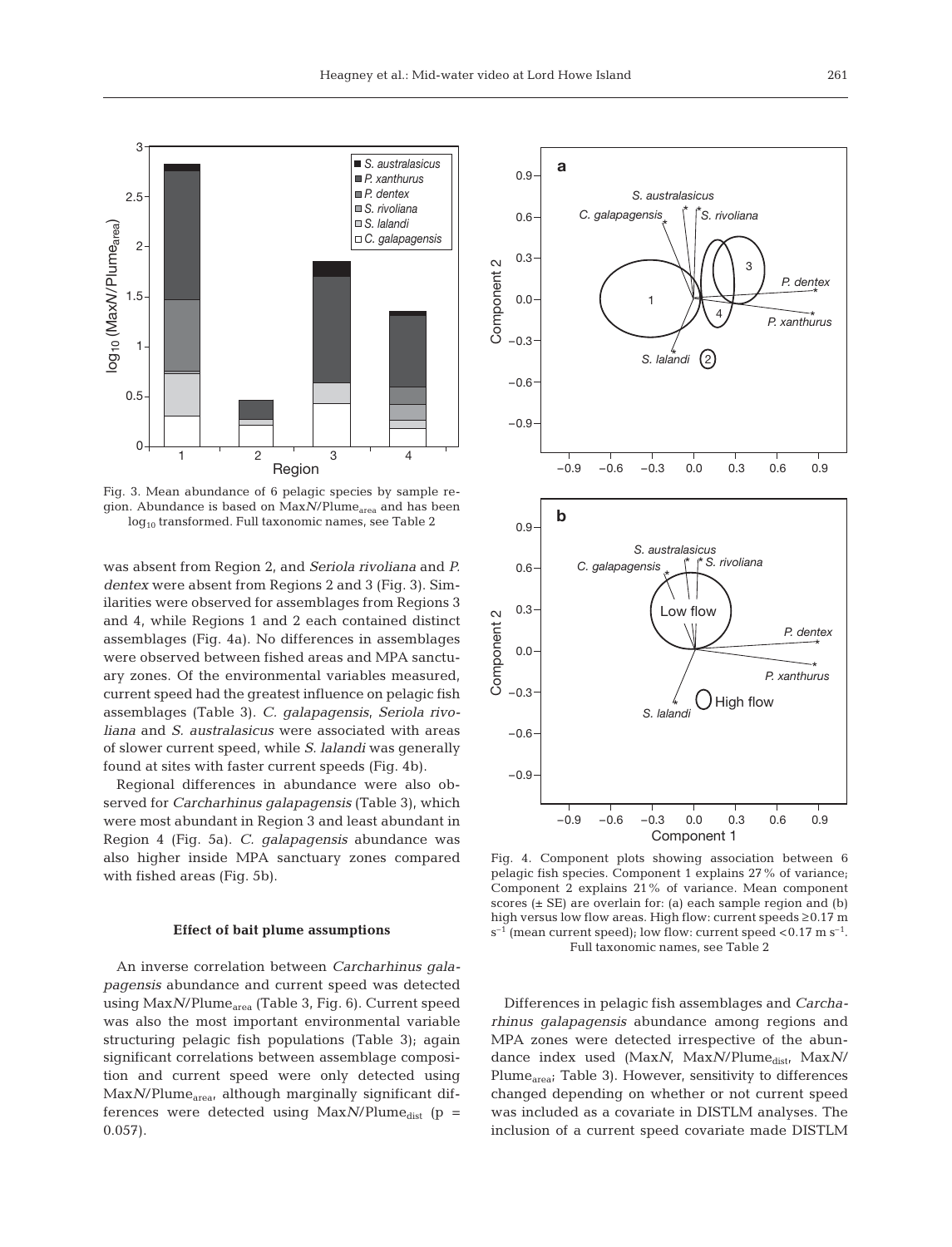

Fig. 5. *Carcharhinus galapagensis.* Mean abundance: (a) by region and (b) for fished areas versus sanctuary zones. Error  $bars: ± SE$ 

more sensitive to differences among regions, but less sensitive to differences between fished areas versus sanctuary zones (Table 3). This result was related to systematic differences in current speed observed between fished areas and MPA sanctuary zones (Table 4). Over our 2 wk sampling period, significantly lower mean current speeds were recorded in fished areas compared with MPA sanctuary zones—a trend which was consistent across all 4 regions sampled (Fig. 7). A marginally significant positive correlation was observed between current speed and temperature  $(r =$  $0.06$ ,  $p = 0.057$ ).

Table 4. Results of 3-factor ANOVA comparing current speed across sampled regions, marine protected area zones (fished areas versus sanctuary zones) and interaction terms. Results of ANOVA comparing temperature and depth among treatments were not significant. **Bold value**: p < 0.05

| Source                                                   | df                      | МS                               | F                       | р                       |
|----------------------------------------------------------|-------------------------|----------------------------------|-------------------------|-------------------------|
| Region<br>Zone<br>$Region \times Zone$<br>Error<br>Total | 3<br>1<br>3<br>41<br>49 | 0.012<br>0.045<br>0.005<br>0.007 | 2.418<br>8.740<br>0.668 | 0.244<br>0.047<br>0.577 |



Fig. 6. *Carcharhinus galapagensis.* Abundance versus current speed as estimated using: (a) MaxN, (b) MaxN/Plume<sub>dist</sub> and (c) Max*N*/Plumearea (non-zero data only). Note *y*-axis scale shows  $log_{10}$  value

## **DISCUSSION**

# **Pelagic and mid-water fish assemblages at Lord Howe Island**

Our novel mid-water BRUV surveys identified 11 pelagic and mid-water species, 7 of which were abundant and observed on numerous occasions in multiple regions. Surveys provided data on pelagic fish that are targeted or caught incidentally by local charter and recreational fishers (*Carcharhinus galapagensis*, *Seriola lalandi*, *S. rivoliana*, *Pseudocaranx dentex*), as well as un-fished pelagic and mid-water species (*Paracaesio xanthurus*, *Scomber australasicus*, *Kyphosus sydneyanus*, *K. bigibbus*), thereby providing important data on the structure of mid-water ecosystems not available through catch statistics. By far the most common species observed during our surveys was *C. galapagensis.* Sightings included numerous juveniles, although this may indicate a behavioural bias whereby juvenile sharks approach reference markers more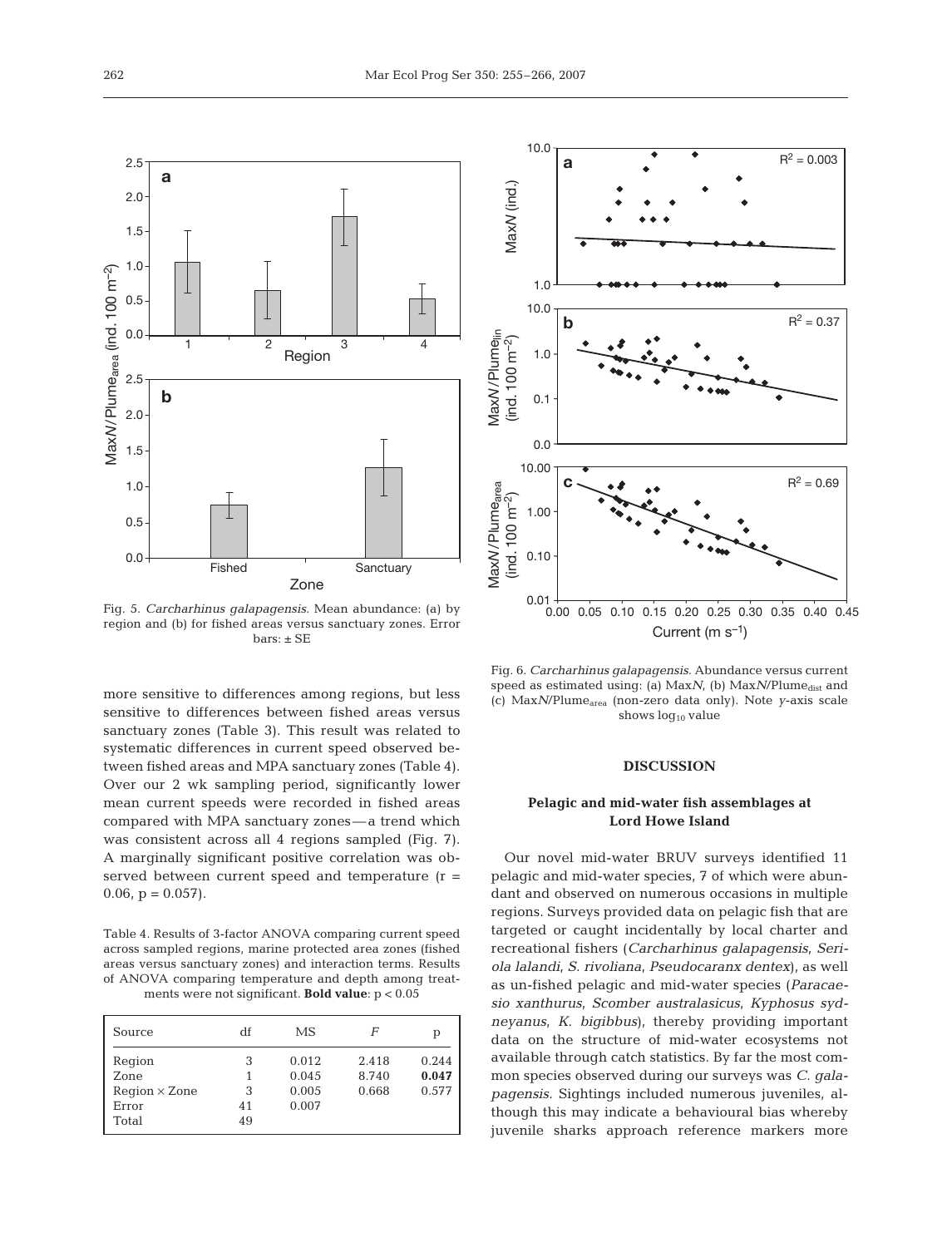

Fig. 7. Mean current speed in fished areas versus sanctuary zones in sample regions, measured over the 2 wk sampling period

often and more closely. The presence of juveniles in the area indicates that the Lord Howe Island continental shelf may be a nursery area for this species, and is consistent with previous studies of *C. galapagensis* that have found that juveniles are restricted to coastal, or relatively shallow, areas (Last & Stevens 1994, Wetherbee et al. 1996). BRUV surveys also provided useful qualitative data regarding behavioural associations between *C. galapagensis* and other pelagic species. Large pelagic species may associate with *C. galapagensis* to enhance camouflage, or due to some feeding advantage conferred by the superior detection and hunting skills of *C. galapagensis.* As no actual feeding behaviour of associated fish was observed on video footage, it is unclear whether large pelagic species attempt to strike prey detected by *C. galapagensis* before the sharks, or whether they feed on injured individuals, or scavenge scraps from prey items taken by sharks.

Of the environmental variables measured in our study, water current speed had the greatest influence on the structure of pelagic fish assemblages. *Carcharhinus galapagensis*, *Seriola rivoliana* and *Scomber australasicus* were associated with lower flow environments, while *Seriola lalandi* was associated with higher flow environments, although the range of current speeds recorded during the survey period indicated that the study area was characterized by relatively slow current speeds (0.03 to 0.34 m  $s^{-1}$ ; mean  $0.17 \text{ m s}^{-1}$ ). Flow has previously been identified as an important aspect of habitat for fish assemblages on the SE Australian continental shelf (Williams & Bax 2001), and associations with particular flow conditions have been observed for other marine predators (Johnston 2005). Habitat preferences for particular flow conditions may relate to zooplankton dynamics—zooplankton are known to accumulate in island wakes, in areas of low flow (Suthers et al. 2004, 2006). Neither temperature nor depth influenced pelagic assemblages or abundances in our study. This result is contrary to previous studies (Freon & Misund 1999), but both variables had a very small range in our study (22.2 to 23.2°C temperature; 15 to 55 m depth).

# **Estimating fish abundance from mid-water BRUV: accounting for current speed**

Pelagic fish abundance can be best estimated from mid-water BRUV footage using Max*N*/Plume (distance or area) rather than using Max*N*/Attract (distance or area). The latter technique was developed by Sainte-Marie & Hargrave (1987) and Priede & Merrett (1996) for deep-sea BRUV studies, which generally have long soak times, on the order of days (e.g. Bozzano & Sardà 2002, Kemp et al. 2006), and which target organisms that are relatively slow moving (e.g. Collins et al. 1999b). In contrast, our mid-water BRUV surveys used a short soak time (45 min) and targeted fast-swimming species. Both these factors reduce the time between a fish's detection of the bait plume and its subsequent appearance on video footage, minimizing the difference between plume size and distance or area of attraction. Our results are consistent with Ellis & DeMartini (1995), who conclude that deep-sea techniques for estimating abundance from video footage may not be suitable for BRUV studies conducted in shallower ecosystems.

We considered Max*N*/Plume to provide more accurate estimates of pelagic fish abundance from midwater BRUV, because Max*N*/Attract requires additional data about fish swimming speeds, which is difficult to obtain (Lowe & Goldman 2001) and incorporates numerous, often untested, assumptions about fish behaviour around baits. For example, fish swimming speeds *around* baited gears may not reflect swimming speeds *to* the bait (Løkkeborg 1998, Kallayil et al. 2003). It is also unclear whether fish swim towards a bait at their natural or 'foraging' or 'cruising' speed, or at their maximum 'burst' speed—indeed the behaviour chosen may vary according to factors such as satiation or the degree of competition for food resources (Moore & Howarth 1996, Johansson & Leonardsson 1998). The strong link between fish swimming speed and body size (Plaut 2001, Krause et al. 2005) means that accurate estimates of swimming speed also require accurate estimates of fish size from BRUV footage, which are only possible through the use of stereo video (Harvey et al. 2003). The link between swimming speed and fish size is of particular concern where size varies systematically across treatments, e.g. among sample regions (e.g. Collins et al. 2005) or seasons (e.g. Smith et al. 1997).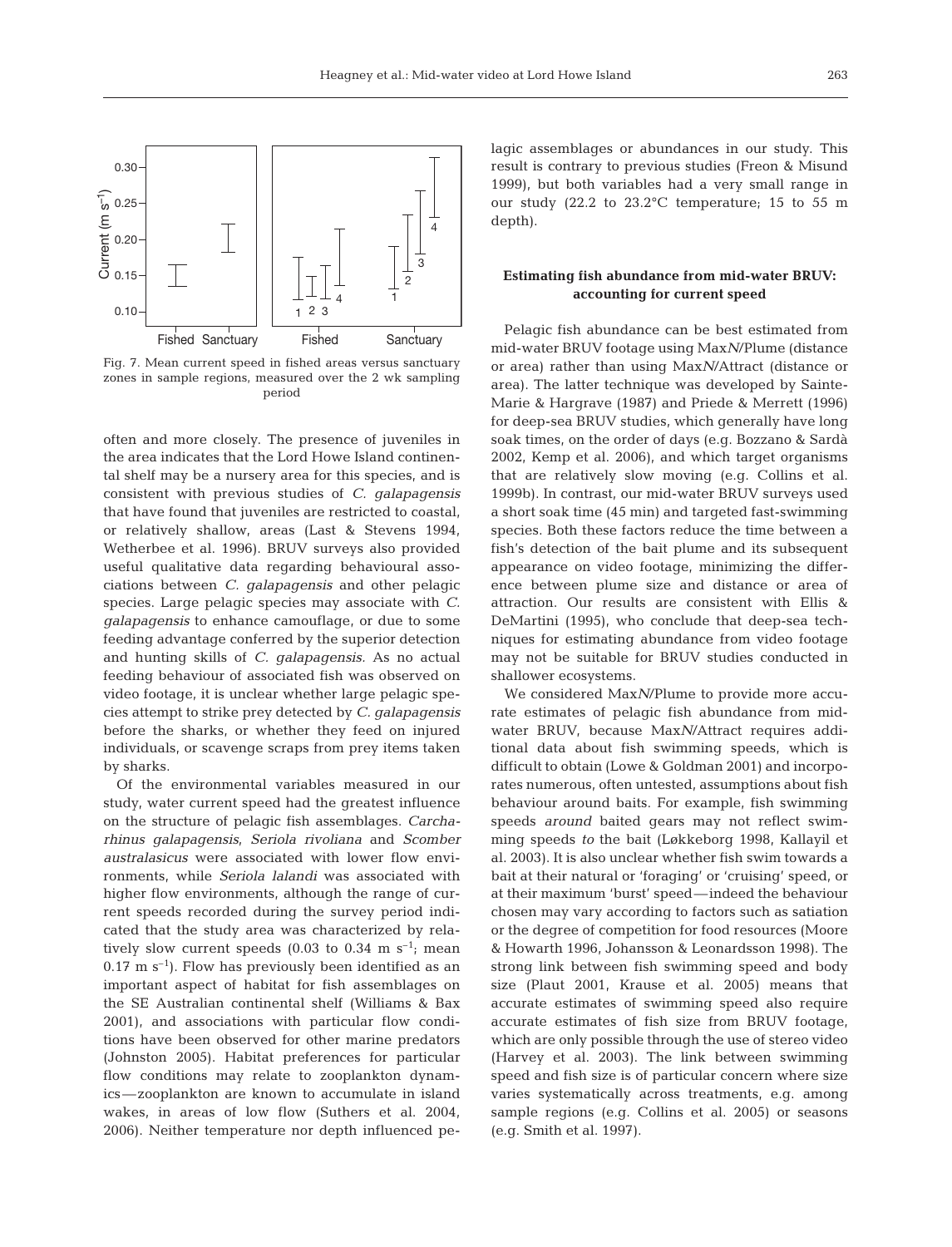Assumptions about bait dispersal proved important for the interpretation our results. Using different plume models (Max*N* versus Max*N*/Plume<sub>dist</sub> versus Max*N*/Plume<sub>area</sub>) affected the outcome of regression analyses comparing fish assemblages and abundances with local current speeds. Significant correlations between pelagic fish assemblages and current speed and between *Carcharhinus galapagensis* abundance and current speed were only observed using Max*N*/ Plume<sub>area</sub>. These different outcomes stem from the strength of the derived relationship between abundance indices and current speed.  $Plume_{dist}$  increases linearly with current speed, while Plume<sub>area</sub> increases as a power function. These different outcomes demonstrate the difficulty in separating the dual effects of current speed in BRUV studies: the effect of current speed on bait dispersal and abundance estimates and the effect of current speed on fish abundance related to habitat preferences for particular flow conditions or correlated environmental variables (e.g. depth, temperature). These can only be resolved through more accurate current speed measurements and bait dispersion models. Modelling plume dynamics is a complex task, which would require separate dispersion models for each component of a bait mixture (e.g. oily components versus larger flesh or bread particles). In the absence of such models, we recommend that abundance be calculated from mid-water BRUV using an area-based estimate of plume dispersal, as this is a conservative estimate that is unlikely to generate falsely derived relationships. For studies with long soak times, bait plume area may be best approximated using an elliptical, rather than a triangular, area (Priede & Merrett 1996, Bailey & Priede 2002).

The importance of selecting an appropriate bait plume model is particularly evident when comparing fish assemblages or abundances across treatments, where current speed varies systematically among treatment groups, as observed for fished areas versus sanctuary zones at Lord Howe Island. Current speeds recorded in sanctuary zones around Lord Howe Island over our survey period were significantly higher than those recorded in fished areas (Fig. 7). Observed differences in flow between sanctuary zones and fished areas are likely to vary temporally with variations in EAC/Tasman Sea circulation patterns (Ridgway & Dunn 2003). MPA monitoring or other studies could be confounded if both regional and temporal variations in current speed are not taken into account. Our data on pelagic fish associations with particular flow conditions provides a standardized baseline for MPA monitoring, which allows any change in distribution or abundance following zoning to be assessed relative to the suitability of the surrounding habitat. The inclusion of current speed as a covariate when analyzing BRUV data can also account for these effects to some degree. We suggest that current speed should be measured using a drogue deployed simultaneously with each BRUV and for the duration of the BRUV as a Lagrangian measure of current that accounts for spatial and temporal variations in current speed or direction. Eulerian measures, like current meters and the short drogue deployment length used in this study, fail to account for small-scale spatial variations in current speed (e.g. eddies or gyres, topographically induced variations to flow; Suthers et al. 2004), which are likely to be as important as, or more important than, temporal changes in current speed for BRUV studies with short soak times (Sainte-Marie & Hargrave 1987, Hill & Wassenberg 1999, Henriques et al. 2002).

Consideration should be given to other cues that may attract pelagic fish to BRUVs. Sharks, including carcharhinds, can be attracted to low-frequency instrumental sounds, such as those emitted by a video camera, from a distance of up to 400 m (Myrberg 2001). Pelagic fish could also be attracted to BRUVs by the structure itself (Freon & Misund 1999) or by associated interruptions to surrounding currents (Popper & Carlson 1998). Even though we consider chemosensory cues to have been the most important in our study, knowledge of the 'area of attraction' for all relevant cues may enhance the accuracy of abundance estimates (e.g. Bailey & Priede 2002). Incorporating the 'search area' traversed by an actively foraging pelagic predator (e.g. Sainte-Marie & Hargrave 1987, Bailey & Priede 2002) may further enhance the accuracy of abundance estimates.

Our results do not represent a comprehensive comparison of fished areas and sanctuary zones in the Lord Howe Island Marine Park because of the small number of sites surveyed. Rather, they highlight the importance of accounting for current speed when mid-water BRUV is used to estimate fish abundance or to compare assemblages among regions or treatments with different flow conditions. Our results indicate that oceanographic characteristics can be important for pelagic fish habitat selection over the scale of kilometres, and these should therefore be considered during MPA zoning and monitoring. Surveys of the oceanographic characteristics of pelagic fish habitat around Lord Howe Island should be conducted over a longer time period and a broader scale of oceanographic influences (EAC, Tasman Sea) to identify priority areas for further research or conservation efforts for pelagic species.

*Acknowledgements.* This research was funded by the NSW Marine Parks Authority, with support from the Commonwealth Scientific and Industrial Organisation (CSIRO) and the University of New South Wales. Thanks to P. Bond and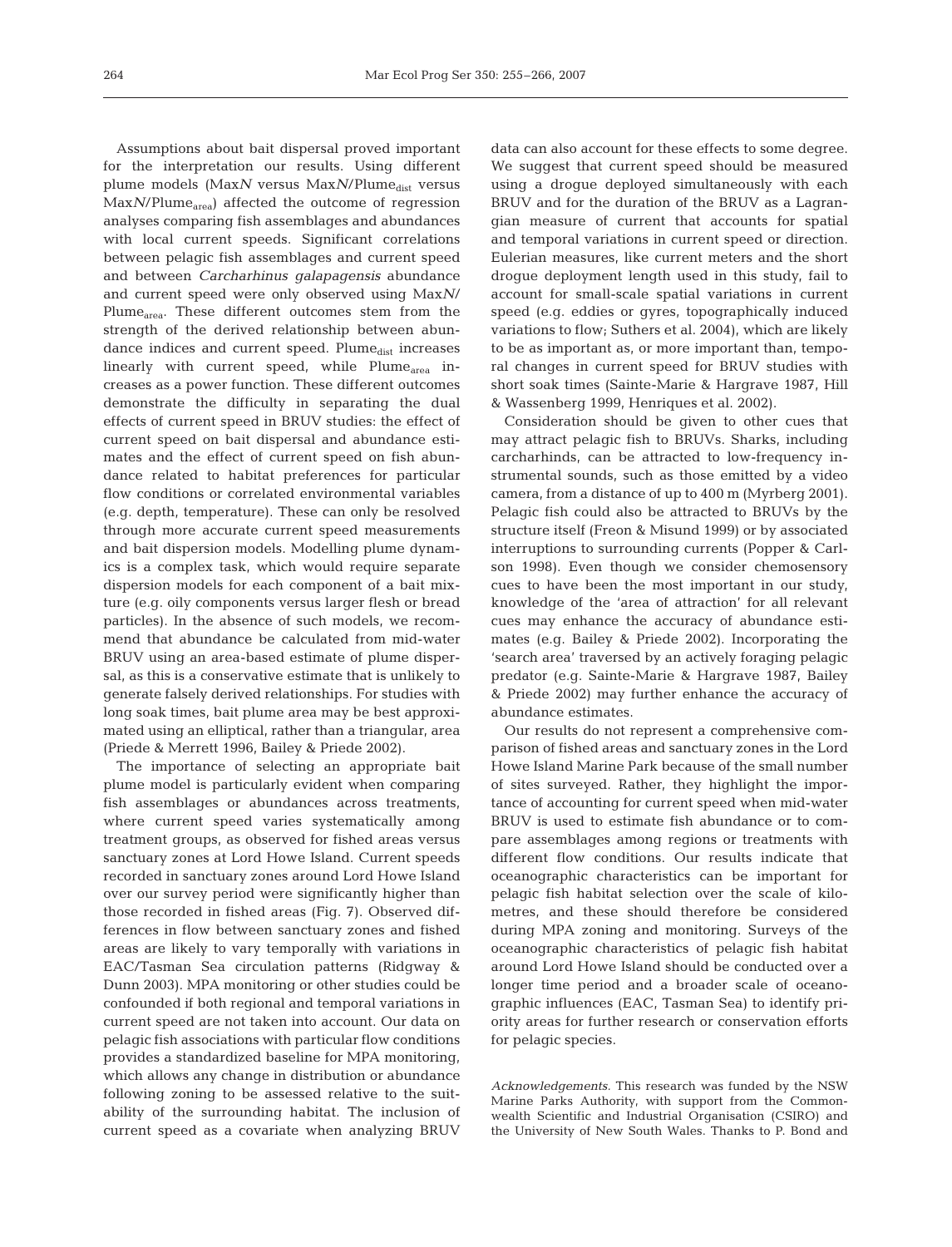Smogsy for assistance in the field. Thanks to A. Nute for assistance designing our mid-water BRUV, and E. Kylberg for assistance in processing video footage. Our sincere thanks to 4 anonymous reviewers whose comments have greatly assisted the preparation of this manuscript.

#### LITERATURE CITED

- Anderson MJ (2001) A new method for non-parametric multivariate analysis of variance. Austral Ecol 26:32–46
- Babcock RC, Kelly S, Shears NT, Walker JW, Willis TJ (1999) Changes in community structure in temperate marine reserves. Mar Ecol Prog Ser 189:125–134
- Bailey DM, Priede IG (2002) Predicting fish behavior in response to abyssal food falls. Mar Biol 141:831–840
- Bainbridge R (1958) The speed of swimming of fish as related to size and to the frequency and amplitude of the tail beat. J Exp Biol 35:109–133
- Boland FM, Church JA (1981) The East Australian Current 1978. Deep-Sea Res I 28:973–957
- Bozzano A, Sardà F (2002) Fishery discard consumption rate and scavenging activity in the northwestern Mediterranean Sea. ICES J Mar Sci 59:15–28
- Cappo M, Speare P, De'ath G (2004) Comparison of baited remote underwater video stations (BRUV) and prawn (shrimp) trawls for assessments of fish biodiversity in intertidal reef areas of the Great Barrier Reef Marine Park. J Exp Mar Biol Ecol 302:123–152
- Clark TD, Seymour RS (2006) Cardiorespiratory physiology and swimming energetics of a high-energy demand teleost, the yellowtail kingfish (*Seriola lalandi*). J Exp Biol 209:3940–3951
- Collins MA, Yau C, Nolan CP, Bagley PM, Priede IG (1999a) Behavioural observations on the scavenging fauna of the Patagonian slope. J Mar Biol Assoc UK 79:963–970
- Collins MA, Priede IG, Bagley PM (1999b) *In situ* comparison of activity in two deep-sea scavenging fishes occupying different depth zones. Proc R Soc Lond B Biol Sci 266: 2011–2016
- Collins MA, Bailey DM, Ruxton GD, Priede IG (2005) Trends in body size across an environmental gradient: a differential response in scavenging and non-scavenging demersal deep-sea fish. Proc R Soc Lond B Biol Sci 272:2051–2057
- Cury P, Bakun A, Crawford RJM, Jarre A, Quiňones RA, Shannon LJ, Verheye HM (2000) Small pelagics in upwelling systems: patterns of interaction and structural changes in 'wasp-waist' ecosystems. ICES J Mar Sci 57: 603–618
- Dagorn L, Josse E, Bach P (2001) Association of yellowfin tuna (*Thunnus albacares*) with tracking vessels during ultrasonic telemetry experiments. Fish Bull (Wash DC) 99: 40–48
- Day RL, Macdonald T, Brown C, Laland KN, Reader SM (2001) Interactions between shoal size and conformity in guppy social foraging. Anim Behav 62:917–925
- Edgar GJ, Barrett NS (1999) Effects of the declaration of marine reserves on Tasmanian reef fishes, invertebrates and plants. J Exp Mar Biol Ecol 242:107–144
- Ellis DE, DeMartini EE (1995) Evaluation of a video camera technique for indexing abundances of juvenile pink snapper, *Pristipomoides filamentosus*, and other Hawaiian insular shelf fishes. Fish Bull (Wash DC) 93:67–77
- Freon P, Misund OA (1999) Dynamics of pelagic fish distribution and behaviour: effects on fisheries and stock enhancement. Fishing News Books, Cambridge, UK

Gillanders BM, Ferrell DJ, Andrews NL (2001) Estimates of

movements and life-history parameters of yellowtail kingfish (*Seriola lalandi*): How useful are data from a cooperative tagging programme? Mar Freshw Res 52: 179–192

- Harvey E, Cappo M, Shortis M, Robson S, Buchanan J, Speare P (2003) The accuracy and precision of underwater measurements of length and maximum body depth of southern bluefin tune (*Thunnus maccoyii*) with a stereovideo camera system. Fish Res 63:315–326
- Henriques C, Priede IG, Bagley PM (2002) Baited camera observations of deep-sea demersal fishes of the Northeast Atlantic Ocean at 15–28° N off West Africa. Mar Biol 141: 307–314
- Hill BJ, Wassenberg TJ (1999) The response of spanner crabs (*Ranina ranina*) to tangle nets—behaviour of the crabs on the nets, probability of capture and estimated distance of attraction to bait. Fish Res 41:37–46
- Hutchins B, Swainston R (1999) Sea fishes of Southern Australia, 2nd edn. Swainston Publishing and Gary Allen, Freemantle
- Jamieson AJ, Bailey DM, Wagner HJ, Bagley PM, Priede IG (2006) Behavioural responses to structures on the seafloor by the deep-sea fish *Coryphaenoides armatus*: implications for the use of baited landers. Deep-Sea Res I 53: 1157–1166
- Johansson F, Leonardsson K (1998) Swimming speeds and activity levels of consumers at various resource and consumer densities under predation risk. Can J Zool 76:76–82
- Johnston DW (2005) Fine scale oceanographic features and foraging marine predators: the ecology and conservation of an island wake in the Bay of Fundy, Canada. Diss Abst Int B Sci Eng 65(12)
- Jones EG, Tselepides A, Bagley PM, Collins MA, Priede IG (2003) Bathymetric distribution of some benthic and benthopelagic species attracted to baited cameras and traps in the deep eastern Mediterranean. Mar Ecol Prog Ser 251: 75–86
- Kallayil JK, Joergensen T, Engaas A, Fernoe A (2003) Baiting gill nets—How is fish behaviour affected? Fish Res 61: 125–133
- Kemp KM, Jamieson AJ, Bagley PM, McGrath H, Bailey DM, Collins MA, Priede IG (2006) Consumption of large bathyal food fall, a six month study in the NE Atlantic. Mar Ecol Prog Ser 310:65–76
- Kingsford MJ (1999) Fish attraction devices (FADs) and experimental designs. Sci Mar 63:181–190
- Krause J, Ward AJW, Jackson AL, Ruxton GD, James R, Currie S (2005) The influence of differential swimming speeds on composition of multi-species fish shoals. J Fish Biol 67:866–872
- Kuiter RH (2000) Coastal fishes of south-eastern Australia. Gary Allen, Sydney
- Last PR, Stevens JD (1994) Sharks and rays of Australia. CSIRO, Hobart
- Løkkeborg S (1998) Feeding behavior of cod, *Gadus morhua*: activity rhythm and chemically mediated food search. Anim Behav 56:371–378
- Lowe CG, Goldman KJ (2001) Thermal and bioenergetics of elasmobranches: bridging the gap. Environ Biol Fishes 60:251–266
- McArdle BH, Anderson MJ (2001) Fitting multivariate models to community data: a comment on distance-based redundancy analysis. Ecology 82:290–297
- Meekan M, Cappo M (2004) Non-destructive techniques for rapid assessment of shark abundance in northern Australia. The Australian Institute of Marine Science, Townsville